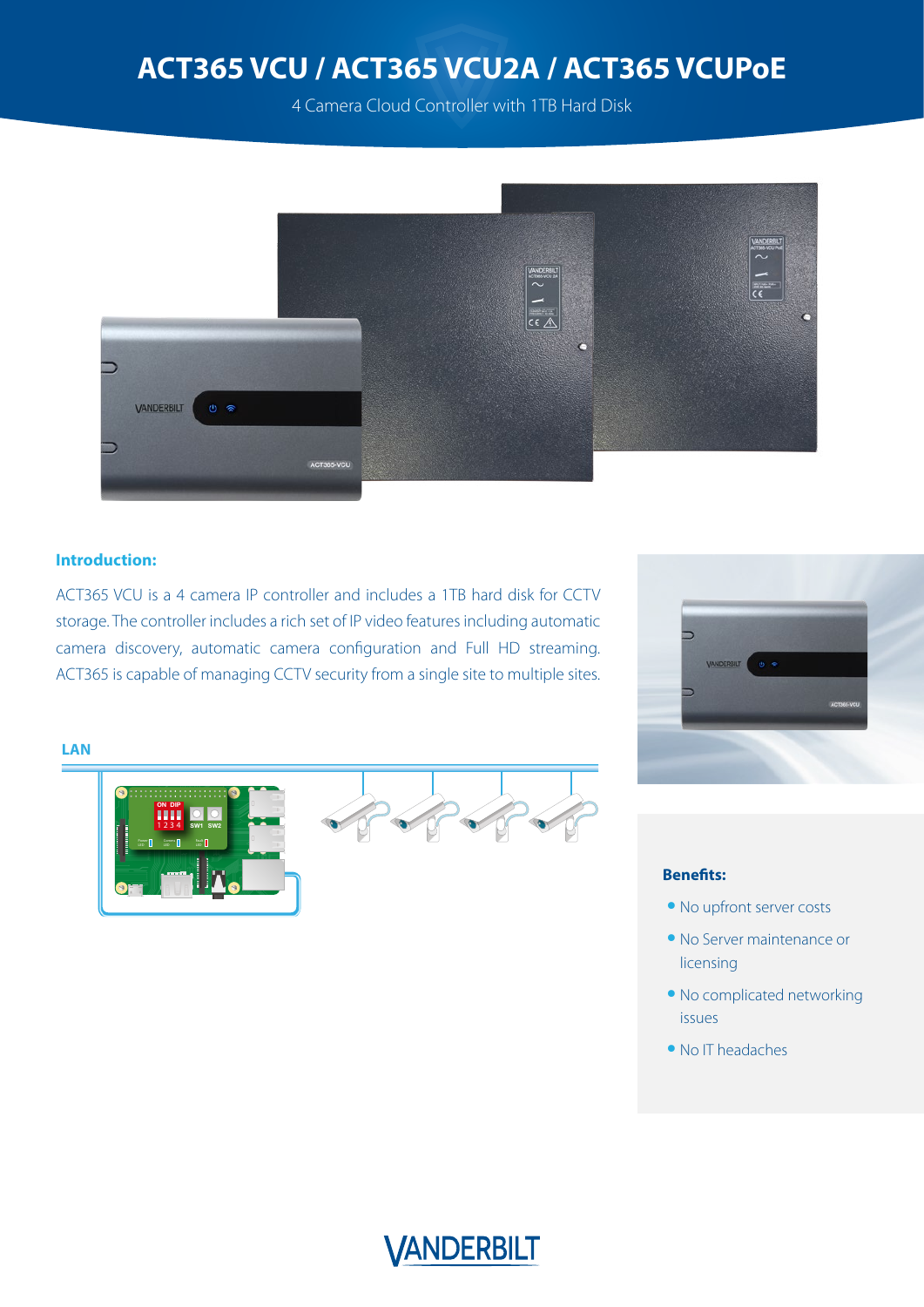4 Camera Cloud Controller with 1TB Hard Disk

#### **Features:**

- ◆ 4 Camera channels for Live Recording and Replay (ACT365 VCU support cameras with ONVIF 2.0 profile S and T)
- **P** Full HD streaming
- 1TB HDD Included (enough space for 21 days recording for 4 cameras at 720p)
- $\bullet$  Stream and review recorded video associated with events and doors with modern web browser. Manage and control access from anywhere, at any time and on any device (PC,Tablet, smart phone) \*requires ACT365ACU
- Native iOS and Android apps (free to download) on iTunes and Android Play stores
- Automatic discovery of cameras
- Automatic camera setup
- **O** TCP / IP DHCP / Static IP addresses
- Status LED's
- **Inbuilt diagnostics and logging**
- Motion events 30 days



### A

To use ACT365, you must first become a registered ACTinstaller. Simply signup FREE at **www.act365.eu**.

ACT365 VCU support cameras with ONVIF 2.0 profile S and T.





Android app: Supports Jelly Bean (OS 4.3) or later on devices with at least 160dpi



iOS app: Supports iOS 8 or later on iPhone 4S or above

## VANDERBILT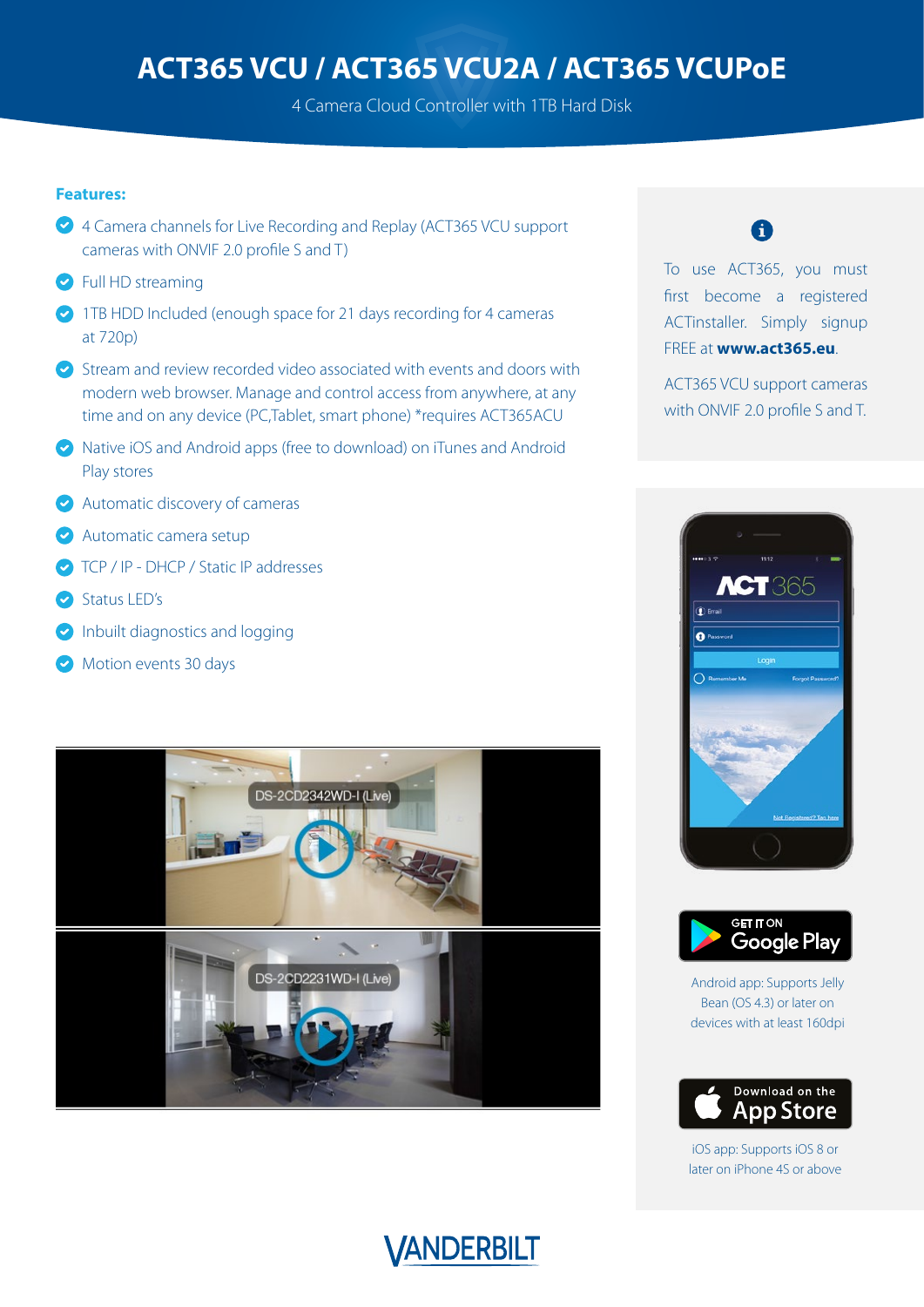4 Camera Cloud Controller with 1TB Hard Disk

#### **Certifications:**

### **ACT365-VCU & ACT365-VCUPoE**

This equipment type is in compliance with the following EU Directives for CE marking:

- **•** Directive 2014/30/EU (Electromagnetic Compatibility Directive)
- **•** Directive 2011/65/EU (Restriction of the use of certain hazardous substances Directive)

Declaration of conformity available at: **<http://van.fyi?Link=DoC>**

### **ACT365-VCU2A**

This equipment type is in compliance with the following EU Directives for CE marking:•

- **•** Directive 2014/30/EU (Electromagnetic Compatibility Directive)
- **•** Directive 2014/35/EU (Low Voltage Directive)
- **•** Directive 2011/65/EU (Restriction of the use of certain hazardous substances Directive)

Declaration of conformity available at: **http://van.fyi?Link=DoC**











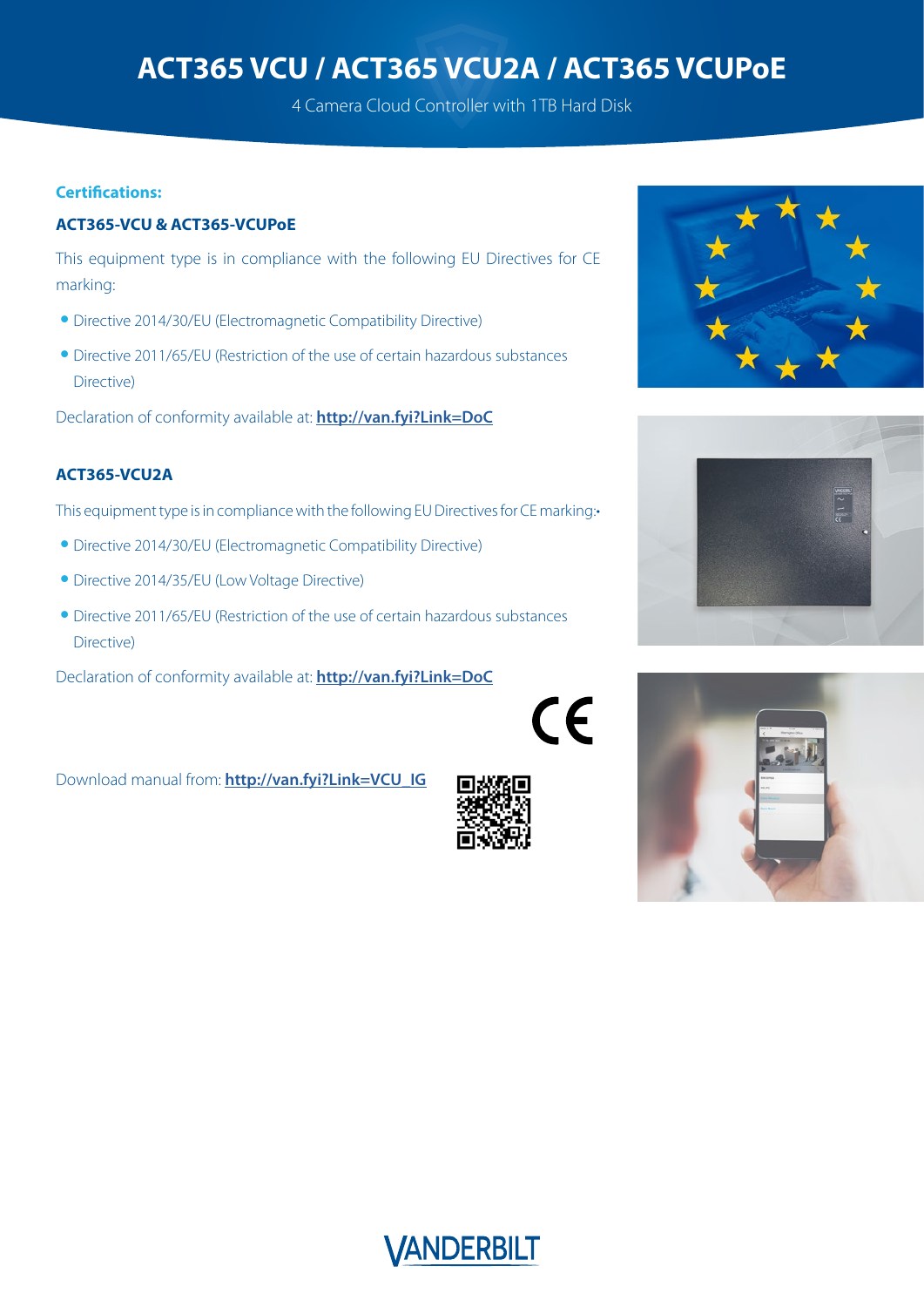4 Camera Cloud Controller with 1TB Hard Disk

| <b>Product Comparisons</b>                       | <b>ACT365 VCU</b>                                  |
|--------------------------------------------------|----------------------------------------------------|
| Cameras per VCU                                  | $\overline{4}$                                     |
| Maximum Recording Channels per VCU               | $\overline{4}$                                     |
| Concurrent Live View per VCU                     | $\overline{4}$                                     |
| Concurrent Replay View per VCU                   |                                                    |
| No. VCUs per site                                | Unlimited (only restricted by available bandwidth) |
| NetBIOS name                                     | Yes                                                |
| <b>DHCP/Static IP Addressing</b>                 | Yes                                                |
| Storage 1TB HD (store 21 days Recording at 720p) | N/A                                                |
| Warranty period                                  | 3 Years                                            |

| <b>Product/Technical</b><br><b>Specification</b> | ACT365-VCU                            | ACT365-VCU2A                                        | <b>ACT365-VCUPoE</b>                                |  |
|--------------------------------------------------|---------------------------------------|-----------------------------------------------------|-----------------------------------------------------|--|
| Vanderbilt Material Number                       | V54502-C140-A100                      | V54502-C141-A100                                    | V54502-C142-A100                                    |  |
| Input Voltage Range<br>(Controller)              | 12VDC 1A                              | 12VDC 1A                                            | 12VDC 1A                                            |  |
| <b>Current Consumption</b><br>(Controller)       | 1A (Max)                              | 1A (Max)                                            | 1A (Max)                                            |  |
| <b>Operating Environment</b>                     | Surface mounting<br>Internal Use only | Surface mounting<br>Internal Use only               | Surface mounting<br>Internal Use only               |  |
| <b>Environmental Temperature</b>                 | $-10$ to $+50^{\circ}$ C              | $-10$ to $+40$ (operating) 75%<br>RH non-condensing | $-10$ to $+40$ (operating) 75%<br>RH non-condensing |  |
| Gross Product Weight (Kg)                        | 0.75                                  | 3.26                                                | 3.20                                                |  |
| NET Product Weight (Kg)                          | 0.66                                  | 3.04                                                | 2.98                                                |  |
| Size (mm)                                        | 250x175x60                            | 355x305x95                                          | 355x305x95                                          |  |
| <b>RoHS</b>                                      | Yes                                   | <b>Yes</b>                                          | Yes                                                 |  |
| Reach                                            | Yes                                   | Yes                                                 | Yes                                                 |  |
| <b>WEEE</b>                                      | Yes                                   | Yes                                                 | Yes                                                 |  |
| <b>Enclosure Material</b>                        | Polycarbonate                         | 1.2 mm steel white powder<br>coated                 | 1.2 mm steel white powder<br>coated                 |  |
| <b>LED Status Indicators</b>                     | Yes                                   | <b>Yes</b>                                          | Yes                                                 |  |
| <b>PSU Fault Output</b>                          | N/A                                   | <b>No</b>                                           | Yes                                                 |  |